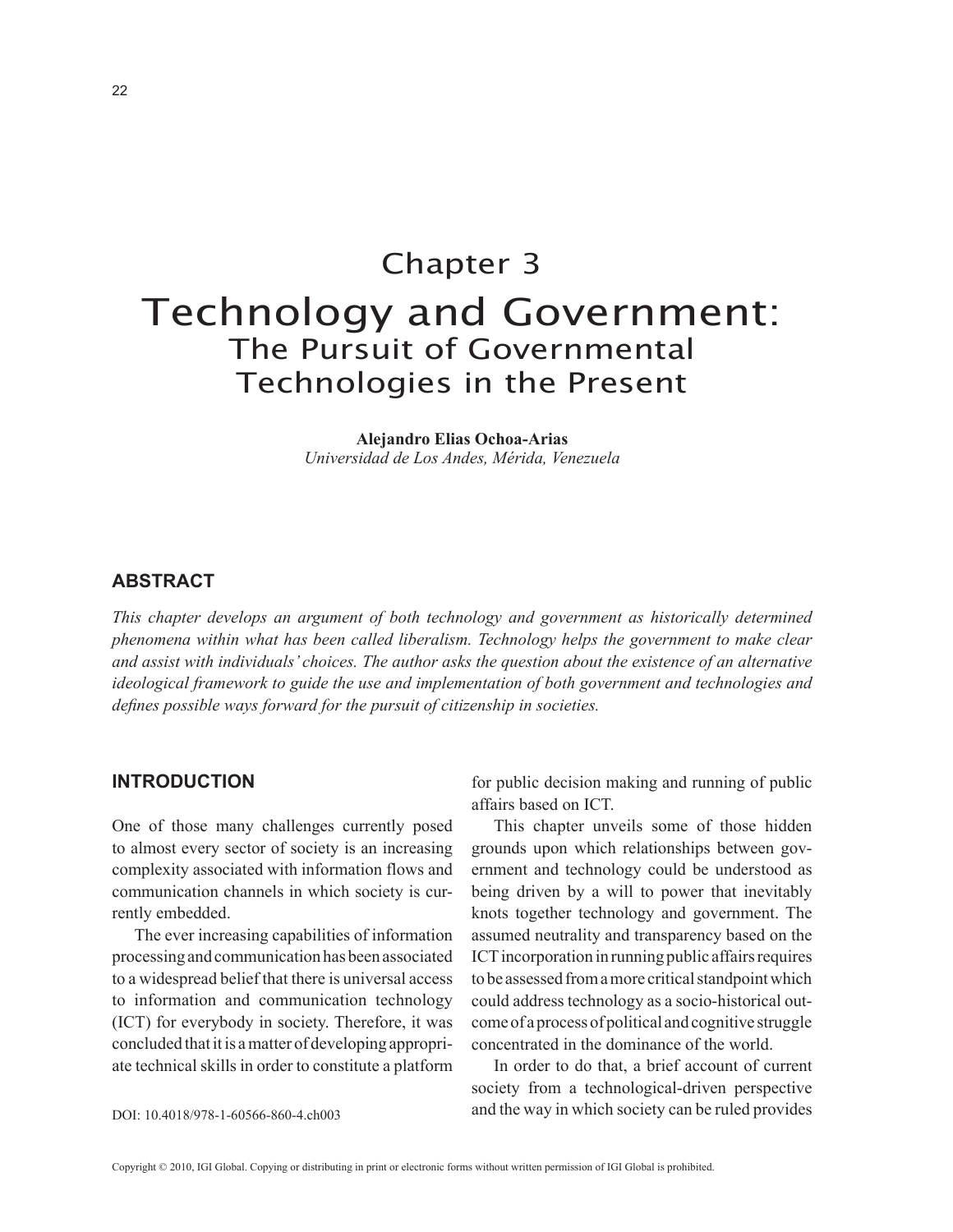an ideal type of society which will be contrasted with current affairs and tendencies regarding the incorporation of ICT in government. The contrasts will allowed us to reveal how far the process of a technological driven society is opening up a new way of ordering society as a whole. Concluding remarks refers to some of the side-effects of such processes in the present.

## **TECHNOLOGY IN THE PRESENT**

There is not doubt that technology plays a key role in the conduction of our current affairs. It could be argued that technology allowed us to grasp a new way of being human. Technology makes us free from external constraints and internal shortcomings to deal with the world. In this sense, technology can be understood as the constitution of a "world of second order" based on certainty and predictability. Indeed, the claim of technology as a vehicle for alienation of human beings from their own contexts of meaning or life, has been a common complaint among social theorists who considers the whole process of technology as being beyond the control of human being, at least in the current state of affairs. Of course, there is another group of advocates who claim that technology is an inevitably process in which human being is engaged in the realization of a natural condition for human being to become "homos faber" (Arendt, 1958).

However, these claims are misleading. On the one hand, technology has been considered as leading towards a determinism of society in which power is channeled and exercised by a very exclusive elite based on technical reasons. In this sense, scientific knowledge and technology have been a birth mark of authoritarian processes based on power-knowledge as it was explained by Foucault. The process of linking knowledge as a constitutive part of the rationale upon which society is designed and governed implied a growing role for the experts and an ever diminishing role for the multitude or masses. In this regard, technological determinism would drive human being to a comfortable life but without freedom. It could be understood as a totalizing life in which human beings become stranded from themselves in order to adapt to a complex technical world. A second possibility opens up a way towards an understanding of technology as providing an ever changing arena for the debate and collective construction of the future by considering technological devices and rationale as the most advanced stance of human beings in building up their own constitution as "homo sapiens". (see Feenberg for a complete account on this perspective) (Feenberg, 2002)

The wide range of possibilities upon which we can consider technology as an "iron cage" based on instrumental rationality or the most advanced ground for a debate about the civilization processes in which human being engages is just a revealing sign of the holding sway of technology and discourses associated to it in current times. It ranges from a despair based on an inevitable destiny driven by a rationality beyond human control to a hope based on a capability of correcting and improving the human products by humankind itself. Therefore, it seems that technology is inevitably tied to a conception of power. In a nutshell, technology potentiates human beings in a web of relations in which actions are possible due to a will to power.

Briefly, it implies that a way in which technology holds sway in human action is based on a will of control and predictability. It is important to remark that technology is considered here as a complex socio historical product in which discourses, devices and modes of enquiry are intertwined and bring together a unity called "technology". There are two particular dimensions of technology upon which this chapter is grounded. They are the role of discourses and modes on inquiry in the historical development of a link between technology and government.